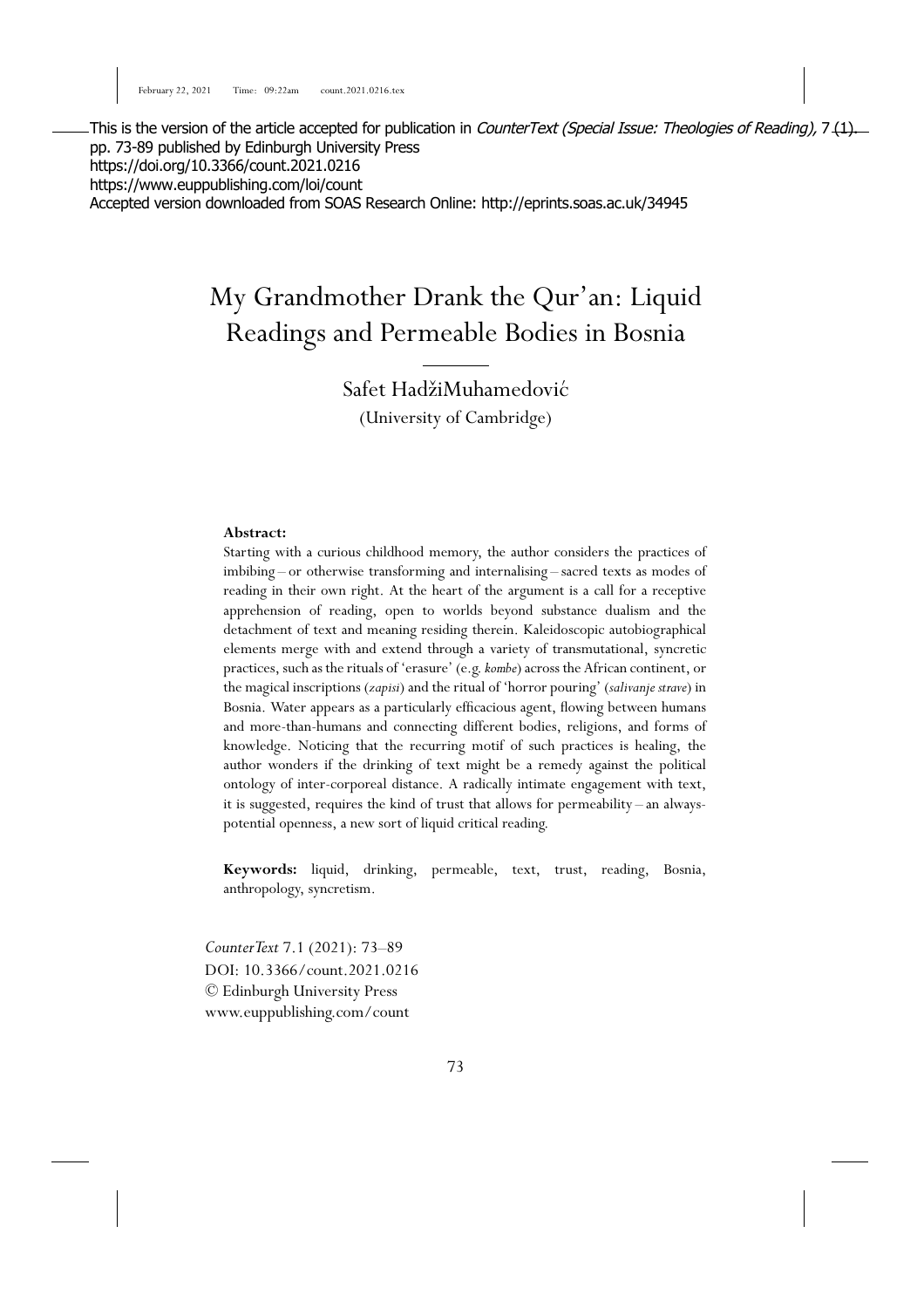*For Nura, my diviner*

Have you ever consumed a text? Not figuratively. Have you ever ripped a page from a book and devoured it? Or dipped it in a glass of milk and gulped down the inky liquid? Many of us may have nibbled on paper at some point, but we would not necessarily think of it as an act of reading. If we were to (literally) ingest a text so as to make its knowledge possible within ourselves, one entire conceptual constellation might wobble, if not also silently collapse. We would have to know that the object *is* the subject (subject as topic, and subject as, say, person), not its mere representation or setting. And, we would also need to *trust* the power of such a delectable subject-object. In the absence of trust, our relation to text would always be dependent on some form of critical removal from it (counter to text).

In this article, I want to briefly think about the Bosnian and wider practices of imbibing – as well as ingesting and inhaling – sacred texts such as the Qur'an, and then touch upon the value of water as a knowledge conductor before I move on to some potential repercussions of these issues for the theologies and anthropologies of reading. Through these cases, I am not simply concerned with different (cultural, religious, and so on) *ways* of reading, which would entail but distinct modalities of one practice. Rather, I suggest that a receptive apprehension of reading makes itself possible through an openness to acts beyond the conventional detachment of text from its meaning in (or *as*) the world. To put it differently, I am joining the call for the prerequisite liberation in the research on reading of both *text* and *subject* from the imprisonment of ontological binaries (subject-object, meaning-form, and mind-matter).

This call has been well elaborated in anthropology, particularly over the two decades since the publication of *Thinking Through Things* (Henare, Holbraad, and Wastell 2007). The volume was concerned with the methodological challenge of accepting things*as* meanings in themselves – or rather exploring the thing-concept – as a way to avoid reasserting the pernicious analytical authority of substance dualism where and when it is unwarranted. In the same volume, for example, Henare considered the nineteenth-century British-Mäori Treaty of Waitangi and other documents that for Mäori also constitute *taonga* – things that do not merely 'represent' but rather *are* ancestral power (Henare 2007: 56). Likewise, in Holbraad's (2007) contribution, the powder (*aché*) used in séances by Cuban diviners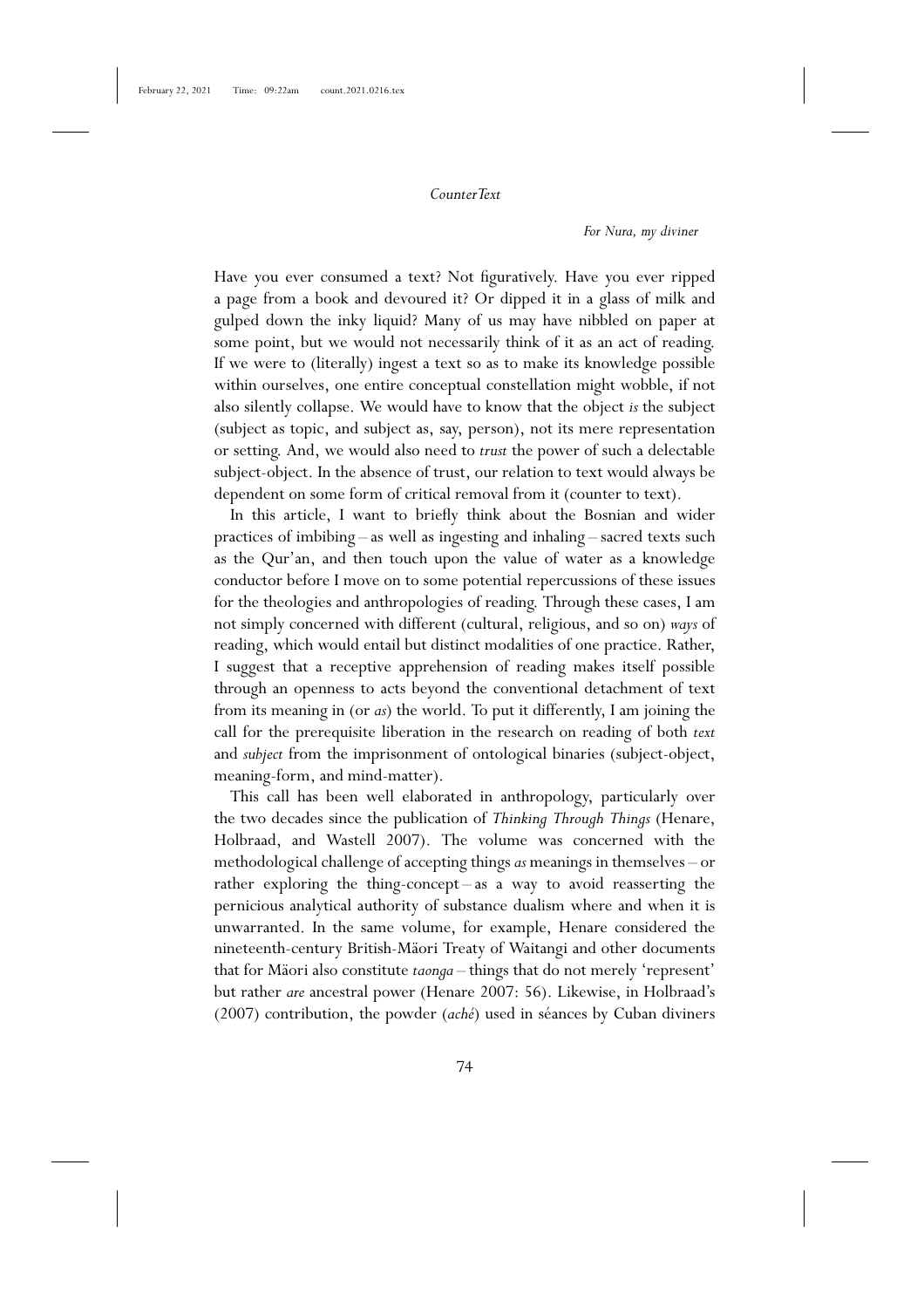*is* power, not its signifier: '*aché* (the "concept") is literally constituted by the things to which it would otherwise be assumed simply to "apply"' (Holbraad 2007: 206). To consider the Treaty of Waitangi or *aché* as texts might seem reductive at first, but that is only if we assume to know what text *as such* really is. If we open to the possibility of not knowing, then 'text' can serve as a heuristic device, a placeholder for a variety of different readings that approach us. Rather than dismissing different practices as unwitting mistakes in judgement about the real world (where text always only represents substance), we could make use of the friction produced in the proximity of multiple ontologies, perhaps even know to read *otherwise.*

To think the multiplicity of ontologies, we do not have to essentialise some segregated spaces of stubborn difference. Recalling my very early life, I now think that it happened at the junction of two ontologies of reading. When I was four years old, Nura, my grandmother, received from a *hodža* (a Muslim priest), in our small, northern Bosnian town of Brčko, a piece of paper with what seemed like Arabic letters written across it. As neither of us could read Arabic, it was accepted as Qur'anic text. Nura was advised to soak it into a glass of water and drink the extraordinary liquid for a few days, after which she would feel better. Later on, I playfully reenacted this experience for others, offering my expert medical advice in a glass of water when needed. I cannot remember if the inscription helped Nura's medical problem at the time, but she certainly continued acquiring them, sometimes depositing little bundles in her pillowcase.<sup>1</sup> Although my grandparents became the sudden communist epitomes of the Yugoslav state's working classes, my parents, equally suddenly, had an opportunity for a socialist formal education. Whilst both of my grandmothers were made to leave primary schooling after the fourth grade and focus on domestic work, four out of seven of their children attained PhD degrees. My parents' shifting habitats were always full of books, worn-out and underlined, and pages of their own manuscripts edited in red or blue ink and annotated along the margins. This too featured in my childhood games. I experimented with their analytical approach to text, secretly adding to their pages proofreading symbols **–** as if divining – the provenance of which puzzled them for some time. Neither my grandmother's nor my parents' approach to text were particularly odd to me, precisely because everything was odd as I worlded.<sup>2</sup> Later on, the notion of critical reading – an attendance to disembodied text – became predominant. I had been gradually – although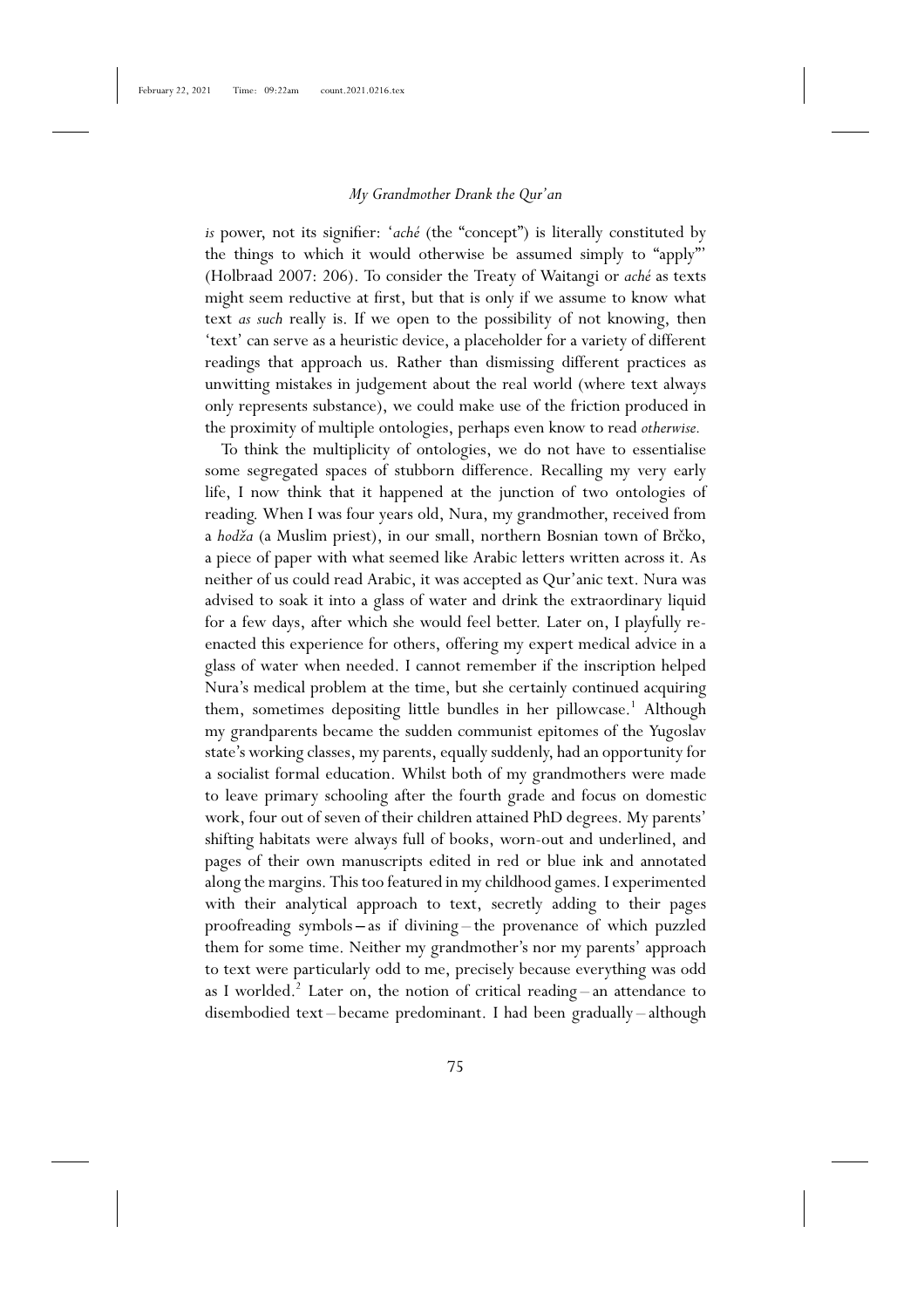not fully – deontologised. Even if these two kinds of reading increasingly came to inhabit the opposite sides of the demarcation between private and public in Yugoslavia, a neophyte reader like me inevitably traversed these spaces. Despite my possibility to understand Nura's action, the hegemony of text as representation has had lasting consequences: I wonder if I'll ever again be able to drink text the way she taught me.

I offer this autobiographical note partly as a critique of the idea that 'other' ontologies stand in contrast to some 'Western' or 'Euro-American' conceptual constellation. We may think that reading in divination – for example the reading of a palm or a coffee cup – is an exercise in figurative language, an allusion to the interpretation of a written text, but it seems that the case may be quite the opposite. The complex etymology of the English verb 'read' suggests a multiplicity of meanings beyond the scanning or studying of written and printed text. In a variety of Germanic cognates whence it sprung, it carries the meanings of 'to advise', 'to deliberate', 'to help', 'to guess', 'to think', 'to arrange', 'to undertake' and so on (*OED 2020*). The Middle Low German raden, for example, contains the senses of 'to rule', 'to predict', 'to relate'. Further back, tracing the Indo-European connections, reading is probably related to Old Church Slavonic raditi, 'to attend to, to take care of (a thing)' and Sanskrit r¯adh-, 'to succeed, accomplish' (ibid.). These origins of reading do not suggest some primacy of the written text. Rather, they connote a certain efficacious engagement with the world – a possibility to actualise something with direct relevance for the future. Etymologies, though not destinies, point to the ways in which others have dealt (and, sometimes, continue to deal) with meaning. Nura's drinking of text *is* reading in the sense of accomplishment, undertaking, relation and care for something. It is reading as worlding.

# *Reading Otherwise: From Nura to Sudan*

Nura's rituals belong to much wider reading groups. The practices of imbibing of sacred texts are widespread, particularly in various Muslim contexts. They may have something to do with the audible histories of the Qur'an and the construction of personal relationships with God's message and the last messenger. The word Qur'an translates as 'Recitation'. During the Prophet's life, and for a few decades afterwards (at least until the third Caliph, 'Uthman), it did not take a written form as the *textus receptus*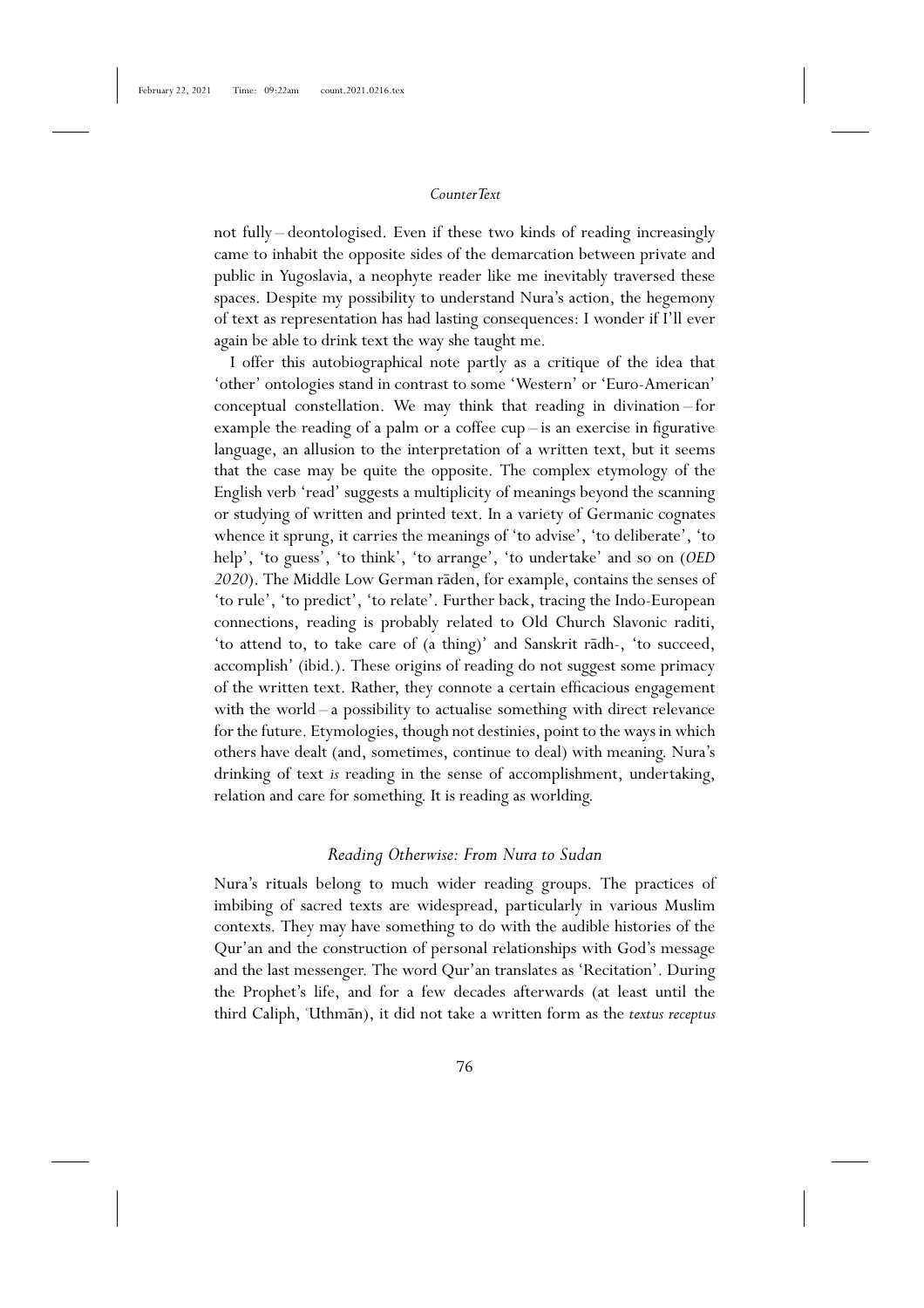(Graham 1984: 361–2). Recitation in classical Arabic, usually euphonic, continues to be a pervasive way of accessing its meaning around the world, even when the reciters cannot actually speak Modern Standard Arabic. Since the Qur'an is, more often than not, internalised as an aural entity, it requires a kind of 'bodily reception' similar to ingestion. The Qur'an's relation to the listener (or imbiber) starts from intimacy, not in critical distance. Each of its parts is taken as a microcosm of its entire truth, even when it may not be completely comprehensible as such. Otherwise, one would need to stop, translate, analyse and interpret, and then attempt understanding.

As Saba Mahmood (2009) has argued, the bafflement with apparent personal injury that some Muslims have expressed following the publication of the Danish cartoons depicting prophet Muhammad in the 2000s primarily points to the misunderstanding of different reading practices. The problem, she noted, is that some aspects of secular modernity, as well as Saussurean linguistics, rest upon what she called the 'Protestant semiotic ideology' and its 'distinction between object and subject, between substance and meaning, signifiers and signified, form and essence' (Mahmood 2009: 72). Insisting on these constellations as the paramount form of relation to the world constructs other reading practices as incorrect.<sup>3</sup> The Prophet, as Mahmood suggested, is often not simply a figure of authority, but one carefully emulated: 'These mimetic ways of realizing the Prophet's behavior are lived not as commandments but as virtues where one wants to ingest, as it were, the Prophet's persona into oneself' (Mahmood 2009: 75).

Yet, the cases of bibliophagy and graphophagy are not simply about mimesis, as Finbarr Barry Flood has noted; they may 'point to a desire to collapse the distinction between emulator and emulated' (2014: 463). Although the visual depictions of the Prophet, particularly his face, are rare, a number of practices emerged early on that understood his physical body as one with his persona. Even during his life, the Prophet is said to have offered, from his mouth, his ablution water and the juice of the dates he chewed and mixed with his saliva, but also his sweat, for others to ingest or put over their bodies as a blessing.<sup>4</sup> After the Prophet's death, his mantle, footprints, nail trimmings, hair, sweat and saliva were treasured (Flood 2014: 469).<sup>5</sup> Many of these relics are kept on display in the TopkapıPalace in Istanbul today, which is where I first came across them. I was mystified by the apparent veneration of a single hair from the Prophet's beard, and it did not even occur to me at the time that kindred practices might have been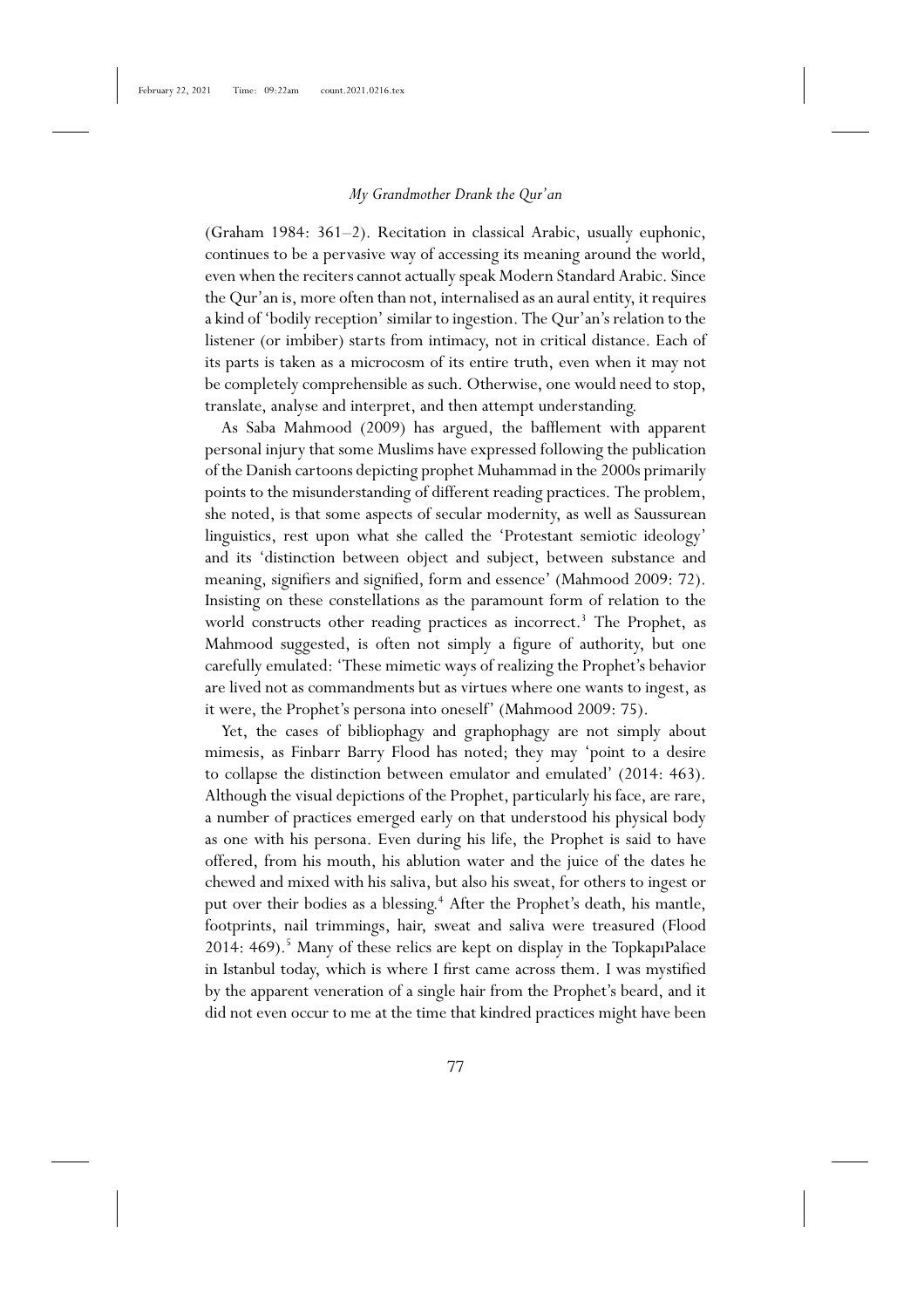transpiring around me my whole life, that the relic was at least comparable to the act of kissing the household copy of the Qur'an and touching it with one's forehead after reading, or carefully placing it on the highest position on the bookshelf.

As soon as I started writing this article, imbibing-as-reading appeared to be a phenomenon well attested in literature (for example, Ware 2014, El-Tom 1985, Nieber 2017, Flood 2014, Tsakos 2019, Lambek 1990), although, for the most part, with reference to the African continent. Several colleagues directed my attention to similar practices around the world. For example, drinking water into which Qur'anic text on a piece of paper is dipped is also to be found in Azerbaijan, and Kazakh pilgrims still break off stone fragments of the tomb of the Sufi sheikh Zeynulla Rasulev in Troitsk, which are then pulverised, dissolved in water and imbibed (Di Puppo and Schmoller 2019: 144).<sup>6</sup> Jesko Schmoller kindly shared with me a photograph from his archives of a text written with saffron ink and sold for medicinal consumption in a store selling religious products in Troitsk.

It is important to note, however, that ingesting or imbibing text is neither equally shared by all Muslims nor endemic to Muslim traditions (Flood  $2014: 461$ . Finbarr Barry Flood argues that not only is there ample evidence for such practices before Christ in the eastern Mediterranean, but certainly also as part of Christian devotion from its early days to the present (Flood 2014: 462). There is a wide plethora of similar practices that seem to translate the meaning of a symbolic place through ingestion. Inscribed earthen tablets are carried away and sometimes consumed by Shi<sup>T</sup> pilgrims to the Karbala and Najaf shrines (ibid.: 468). A couple of decades ago, I received as gift from a pilgrim one of these small Karbala tablets, made from dust on which the Prophet's grandson, Husayn, is said to have been killed in 680. It was used as a base for the forehead during prayer. Similar tablets were made in Medina, the soil of which the Prophet is said to have mixed with his own saliva as medicine for others' wounds (Flood 2014: 468–9).

Hanna Nieber (2017) noted that both Muslims and Christians in Zanzibar imbibe *kombe*, a pink liquid produced by dissolving Qur'anic text, written with saffron ink on paper or ceramic plates, in water. Its medicinal effects are generally understood to work beyond religious boundaries (ibid.). The plate needs to be plain, without any decoration, and the water neutral,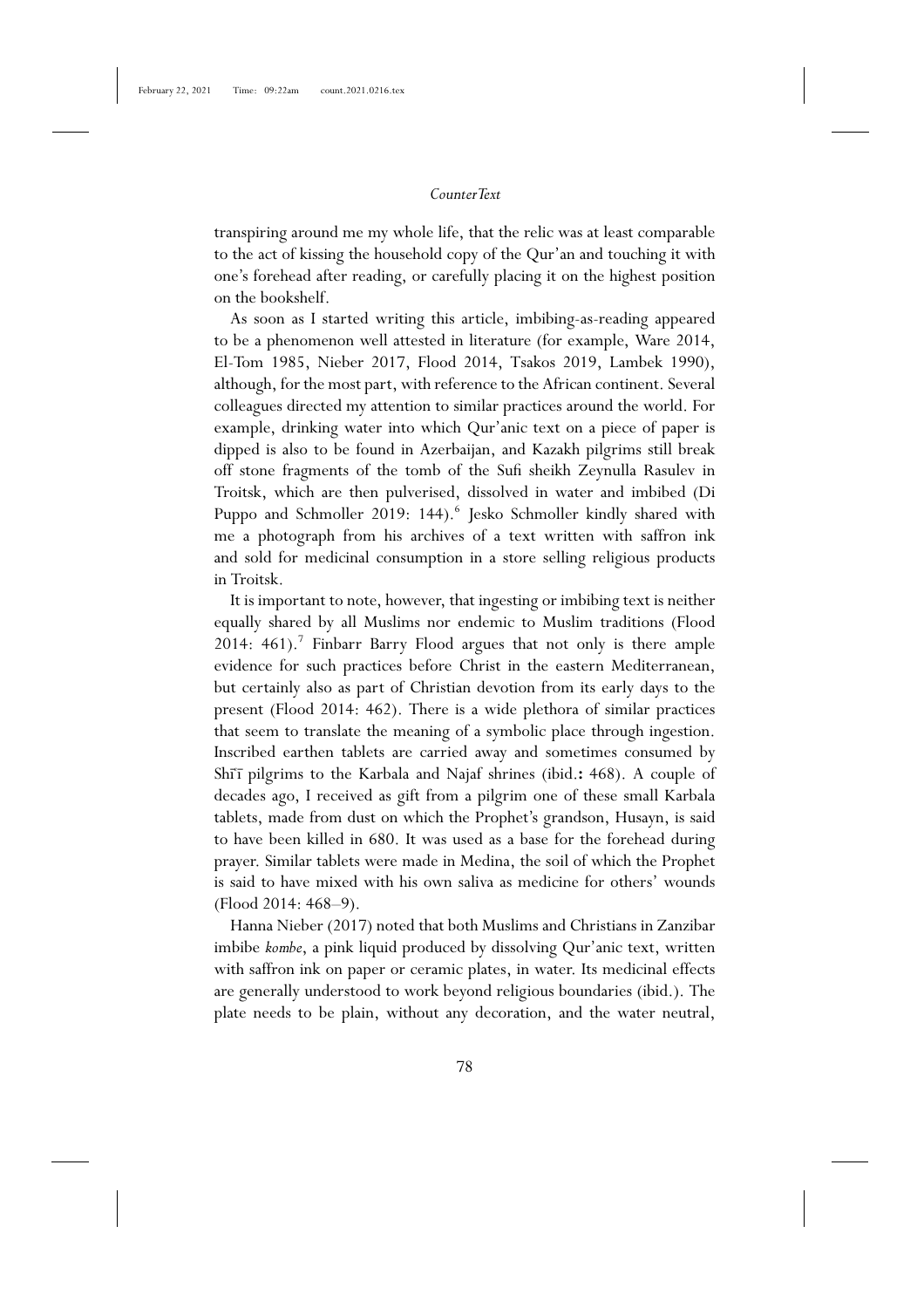although there is some preference for that from the Zamzam Well or untouched rainwater (Nieber 2017: 458–9). This might imply that other meanings and forces – not all of them good – may be 'properties' of the same material, and thus transferable. So, it is not just Qur'anic text that has such powers. The plainness of the plate could also suggest that the articulation of Qur'an is perfect, and that its completeness would be marred by any embellishment. Nieber's interlocutors have had different choices as to the verses of the Qur'an to be inscribed: some were selected at random, others purposefully to address specific ailments, and yet others through divine inspiration (Nieber 2017: 459–60). It was understood that any part of the Qur'an can provide healing (ibid.).<sup>8</sup>

A very similar practice of drinking Qur'anic text rinsed from a white plate exists among the Malagasy-speaking villagers of Mayotte (Comoro Islands, East Africa), who use it for various medicinal purposes, including against the 'evil eye' (Lambek 1990: 27). Drinking the water into which Qur'anic verses written on wooden tablets had been washed is a widespread practice across West Africa as well, where it is closely associated with Qur'anic schools, as way of embodying divine knowledge and attaining spiritual powers (Ware 2014: 57–64). The water retains the capacities transferred to it through the ritual of erasure, so it needs to be discarded in a safe place like woodland or underneath a Qur'anic school (Ware 2014: 59–60).<sup>9</sup> Countering the colonial interpretation of the act as the 'Africanisation' of Islam, or at least a practice that surfaces along the peripheries of religion, Ware suggests that imbibing and ingestion of text are probably as old as Islam (ibid.: 58–9). Similar Muslim and non-Muslim practices have certainly existed outside of the African continent. For example, St Bede (c. 673–735) mentioned that scrapings from books in Ireland were mixed with water to treat snakebite (Flood 2014: 480). There are several indications of bibliophagy in the Bible. Consider the following verses:

And I went unto the angel, and said unto him, Give me the little book. And he said unto me, Take *it*, and eat it up; and it shall make thy belly bitter, but it shall be in thy mouth sweet as honey. (Revelation 10:9 King James Version  $[K]V$ ])

Moreover he said unto me, Son of man, eat that thou findest; eat this roll, and go speak unto the house of Israel.

So I opened my mouth, and he caused me to eat that roll.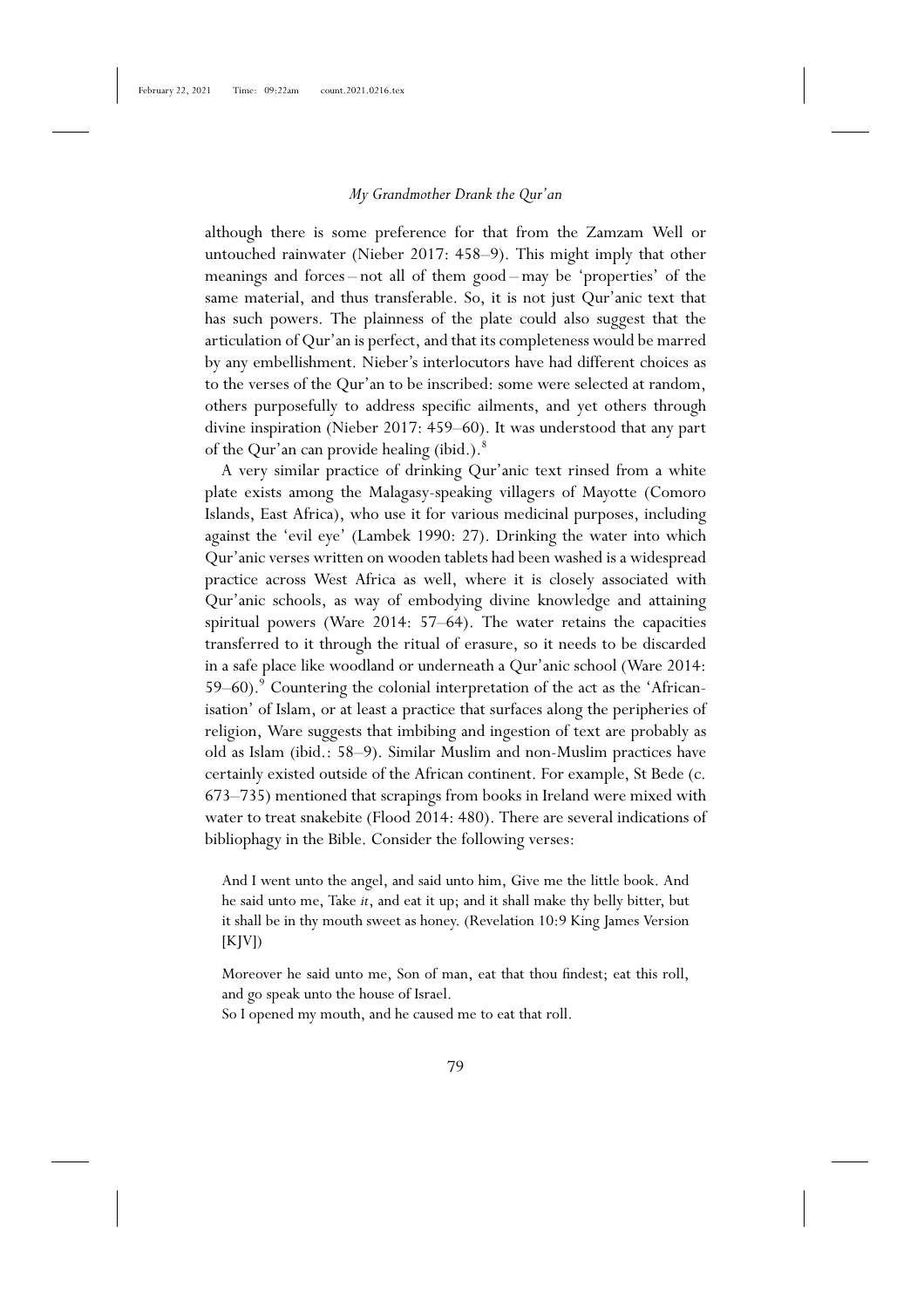And he said unto me, Son of man, cause thy belly to eat, and fill thy bowels with this roll that I give thee. Then did I eat *it*; and it was in my mouth as honey for sweetness.

And he said unto me, Son of man, go, get thee unto the house of Israel, and speak with my words unto them. (Ezekiel 3:1–4 KJV)

Thy words were found, and I did eat them; and thy word was unto me the joy and rejoicing of mine heart: for I am called by thy name, O LORD God of hosts. (Jeremiah: 15:16 KJV).

Despite the very literal description of ingestion – 'filling of the bowels' – these verses are usually interpreted as figurative. Various exegetes have taken the act as an intellectual absorption: eating 'as if', as 'symbolic', 'due reading', 'diligent perusal', 'careful reception' or 'identification with' text.<sup>10</sup> The meaning holds the text at bay, requiring an exercise in substance dualism. Nevertheless, the benefits of bibliophagy may have been understood quite literally.

Considering a number of photographs taken in West Sudan, especially Kordofan, by Enikoü Nagy in the 2000s, Alexandros Tsakos noticed that Qur'anic verses were washed off from wooden tablets or from the interior of bowls and imbibed, but that they may have also been written on bits of paper to be ingested or burnt and inhaled (2019: 977–99). Among the Berti of the northern Darfur Province, a *faki* (graduate of a Qur'anic school who memorises the Qur'an by heart) would write Qur'anic verses 'on both sides of a wooden slate (*loh*) using a pen made of a sharpened millet stalk and ink (*daw¯ai*) made of a fermented paste of soot and gum arabic' (El-Tom 1985: 415). Such text was again washed off with water and drunk by the clients once or twice a year (El-Tom 1985: 416). Noting that the water is called *mih¯ai* (from *yamha*, 'to erase'), Abdullahi Osman El-Tom adopted the previous translation of the practice as 'erasure' (El-Tom 1985: 415). This translation, it would seem, relates to one segment of the relationship between the text, the water, and the body. Yet, as the Zanzibari case shows, the text is not destroyed, but is rather transformed and 'circulates' (Nieber 2017: 461, 464). Erased from the tablets, it becomes one with the water; once drunk it becomes one with the body. 'Erasure' could then also refer to the preparation of oneself as a 'clean slate' for the transfer of knowledge actualised by water (cf. notes 12 and 13).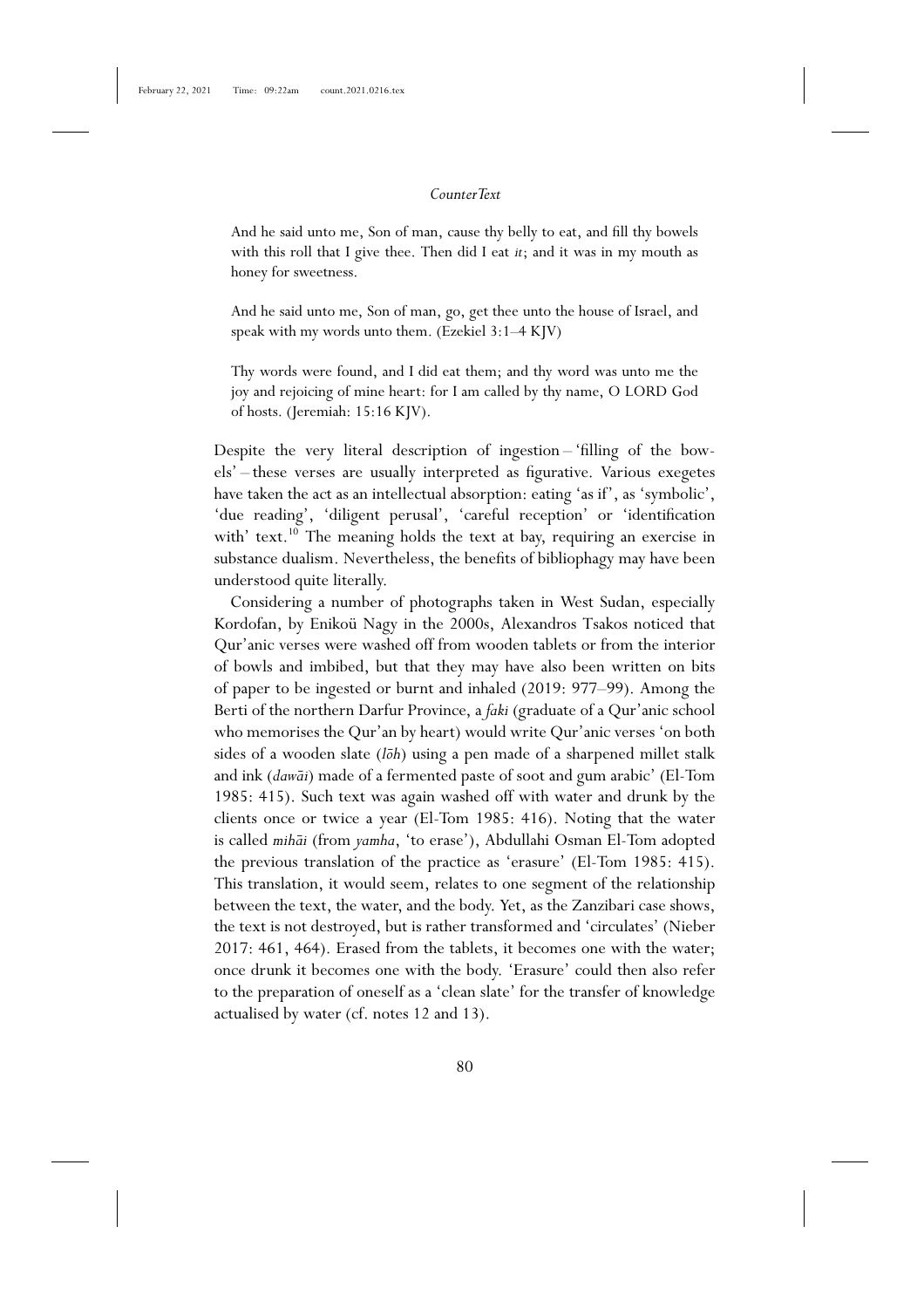#### *Amalgamations: A Bosnian Reading*

In Bosnia, *zapis* (lit. 'inscription'), like the one imbibed by my grandmother, refers to a variety of sacred notes and magical formulas – usually Qur'anic verses in Arabic on a piece of paper – provided by the person equipped with divine knowledge (such as the local *hodža*, Muslim priest/teacher) to someone looking for protection from spirits (*džini*), a curse/the evil eye (*urok*) or dark sorcery (*sihir*), but also to bring good luck and address any physical and psychological afflictions (see Bringa 1995: 178–182, 216–17).

Such texts may also heal the landscape. The so-called 'field inscriptions' (*poljski zapisi*), written for the protection of agricultural land, have been well documented. In fact, some of the oldest known Bosnian *zapisi* were curious syncretic formulas discovered by chance. In 1905, the villagers of Ječmište in Eastern Bosnia dug up a pine trunk and found in it a paper scroll carefully covered in wax and wrapped in cloth (Truhelka 1906a, Hadžijahić 1974). Likely from the sixteenth century, it was inscribed in medieval Bosnian Cyrillic, with segments in Latin script.<sup>11</sup> It was written on behalf of 29 mentioned Muslim inhabitants of the 'Kunovo area', who sought protection from the devil, thunder, cold, hail and dry wind. The text records twenty different names for the devil. These various afflictions were 'repelled' with a careful list of figures usually invoked in Christian rites, including Jesus, Mary, the patriarchs, the saints, and the archangels. Similar inscriptions in Bosnia were usually found on lead tablets, like the one reported at the beginning of the twentieth century in the *Herald of the National Museum*, which, again in Bosnian Cyrillic, called upon the Christ's resurrection, the evangelists, the holy fathers and the martyrs, as well as the 'four rivers encompassing the earth' (Truhelka 1906b, Hadžijahić 1974).

These *zapisi* show not only the early amalgamation of Islam and Christianity in Bosnian folk textual traditions, but also that humans and other-than-humans were entwined in reading practices. Like humans, the earth could 'swallow' textual knowledge to realise particular futures. It is quite interesting that the Kunovo *zapis* includes repeated references to the Logos doctrine, by way of quotes from John 1:14 (see Hadžijahić 1974). The Word, 'made flesh' and 'residing in us', offers itself to elaboration in the rituals of corporeal ingestion (by land or humans) such as the ones found in Bosnia.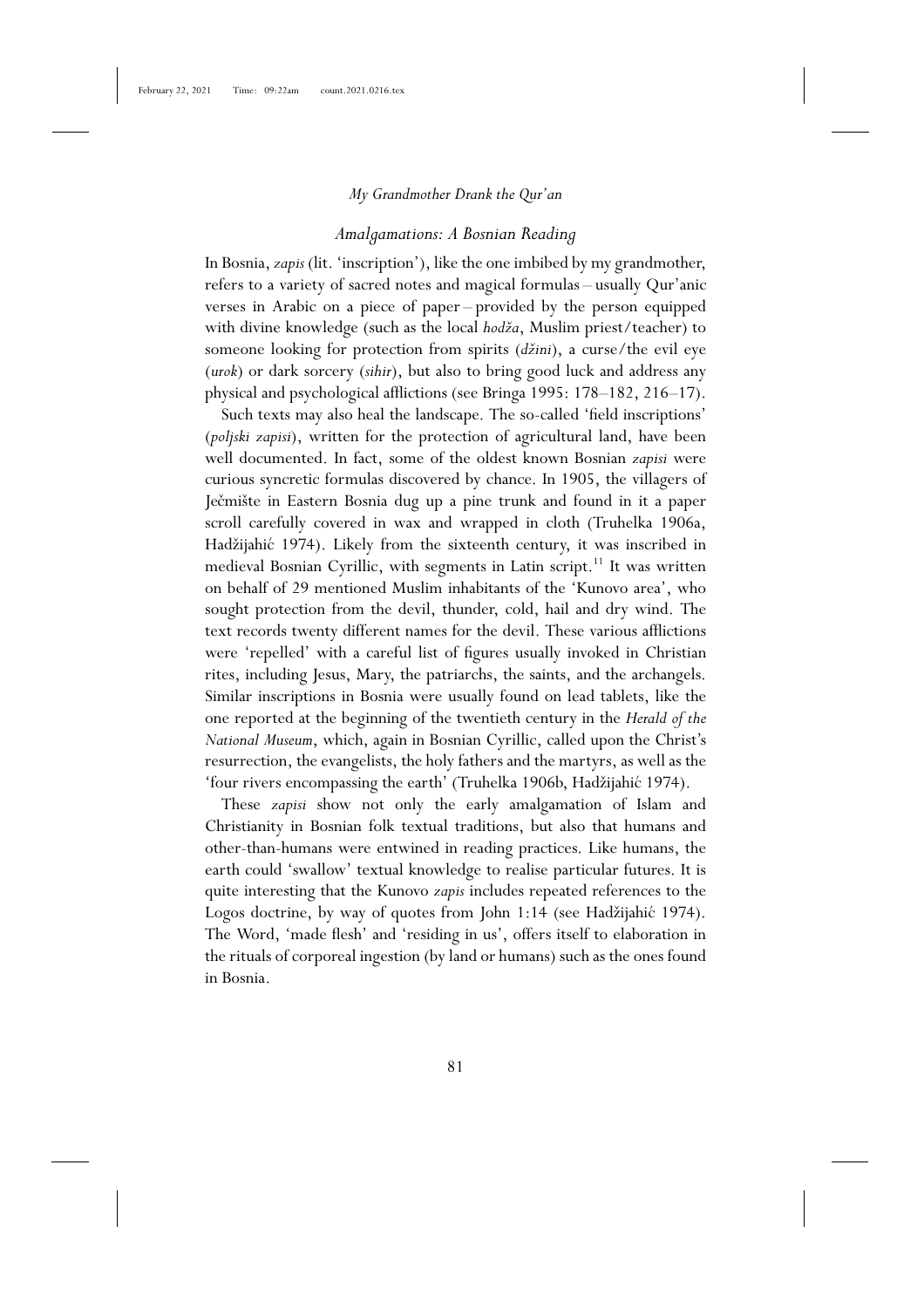Leopold Glück, an Austrian physician working in Sarajevo at the turn of the twentieth century, noticed that 'the Bosnian and Herzegovinian man believes in inscriptions [*zapis*], even without knowledge of that which is inscribed on it, only because he thinks it is sacred and thus must help' (Glik 1890a: 47). He mentioned a variety of Muslim, Jewish, Catholic and Orthodox Christian *zapisi* in Bosnia. The Muslim ones, he thought to be more complex and astrologically informed than the others. To accept a *zapis*, he noted, one must first perform ablution and utter prayer (Glik 1890a: 50).<sup>12</sup> Such notes were always directed to specific ailments. The 'headache *zapis*' could be written on a crust of hot bread (*somun*) to be eaten, or on a willow leaf to be placed in a glass of water and imbibed (Glik 1890a: 52). He also reported on *zapisi* he had seen written on gold or silver plates, eggshells or butter, as well as ones that needed to be penned in colourful ink or sacrificial animal blood (Glik 1890a: 53). Similarly, the nineteenthand twentieth-century North African edible magical inscriptions could be made not only on paper but also on eggshells, onion skins and wheat grains (Flood 2014: 481).

In another report on Bosnian customs during childbirth, Glück added to the list of folk remedies the cross-religious practices of icon visitation, spells and inscriptions, and help from rabbis and *hodže* (Glik 1890b). To this day, Bosnian Catholics and Orthodox Christians frequently acquire *hodža*'s inscriptions just like Muslims (Bringa 1995: 182). They may be worn as amulets, close to one's body, but not left in polluted spaces such as the toilet, if not previously protected by oil (Bringa 1995: 216–7). It may also be placed in water and imbibed. Since the potency of *zapis* transfers through substances like water onto the body, it may also attract other forces, so a hydrophobic matter such as oil needs to lock it away. This is similar to the mentioned Zanzibari rationale for 'plain' *kombe* plates and water.

Certain 'flowing' substances seem to set in motion such transference between bodies better than others (see Carsten 1995, 2011). Whether this is blood or blood-soaked earth (as in the case of Karbala), saliva, water, semen, fumes or foodstuffs, their properties of flow and circulation have been widely understood as useful to carry meaning across various boundaries. The power of water to transmit substance is pervasive in contemporary Bosnia, and almost exclusively related to women-led practices. One of the most ubiquitous rituals is *omaha* on the St George's morning, when young women go to water rapids or water mills and bathe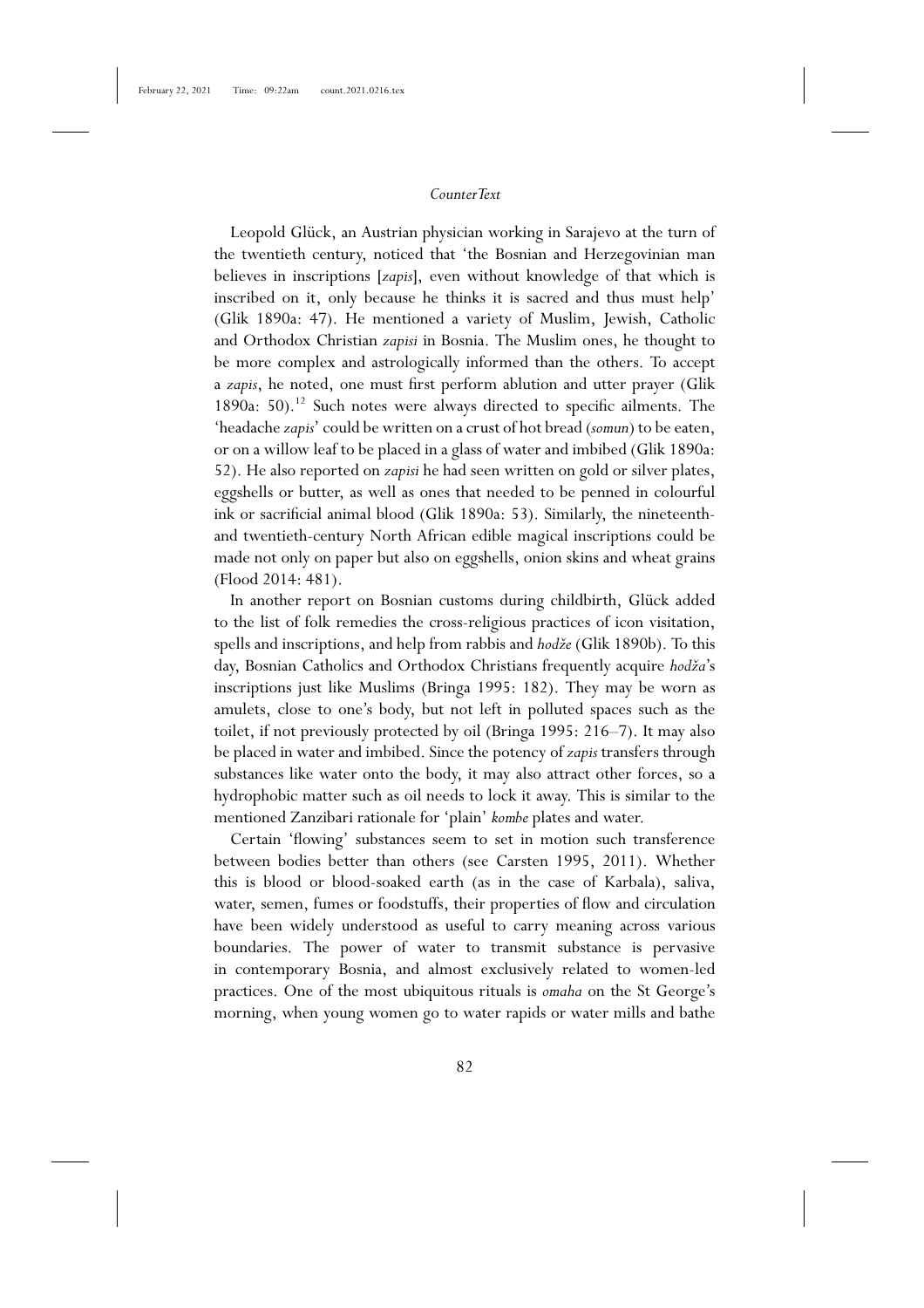nude in their droplets (see HadžiMuhamedović 2018: 192-3).<sup>13</sup> Another fertility ritual that women engage in is the drinking of or ablution with water from the walls of caves. I have recorded one such moment in *Djevojačka pećina* (lit. 'Maiden's Cave') in central Bosnia, where women touched the cave walls and then wiped their faces. The cave drippings were also packaged and sold to pilgrims for later medicinal consumption. Water as a diffuser of powerful meaning is, of course, more widely utilised. Transferring text onto the body by way of holy water is widely present in Christian practice. Roman Catholic holy water is known to have been used by Bosnian Muslims as a remedy for a variety of worries (see Bringa 1995: 214). Likewise, the holy Zamzam water from Mecca used to be poured on Ibrahim's footprints in stone and imbibed (Flood 2014: 471).

Another Bosnian form of divination through water – *salivanje strave* (lit. 'pouring out of horrors') – is again performed by women. A lump of lead is heated to melting point and poured into a container of water above the head of the patient who sits still covered by a sheet (see ibid.: 215–16, Jašarević  $2012: 918$ .<sup>14</sup> Qur'anic verses are whispered into both the water and the lead (Jašarević 2012: 928). The shapes of the lead are interpreted to uncover the cause of the ailment, and the process is repeated until they emerge 'smooth and shiny' (Jašarević 2012: 915, 919). Some of the treated water is later ingested, and the lead is melted and reused in other séances (Jašarević 2012: 922, 928). Furthermore, as Jašarević has noted, the 'treatment is complete only when the patient has bathed at home from head to toe with the bottled "fears water," reciting wishes for recovery as the *strava* woman has instructed' (Jašarević 2012: 929). In other words, water 'accepts' the Qur'an and acts as a knowledge conductor. To expel the 'horrors', the patient was supposed to recite certain formulas during the ritual.<sup>15</sup> For example, they could say: 'Adam's head ached; Adam passed it onto Eve; Eve passed it onto the snake; the snake passed it onto the apple; the apple passed it onto the sun; the sun passed it onto the sea; the sea passed it onto the wind, and the wind dispersed it'.<sup>16</sup> This transubstantiation of an ailment is similar to the one involving water and lead in *salivanje strave*. Likewise, the beneficial properties of texts, trees or saint's tombs could be 'passed on' through water.

The power of Qur'anic water healing is also strong enough to cross religious boundaries, whether in Bosnia, Zanzibar or elsewhere. As El-Tom notes for Darfur, the Qur'anic text provides both power and protection,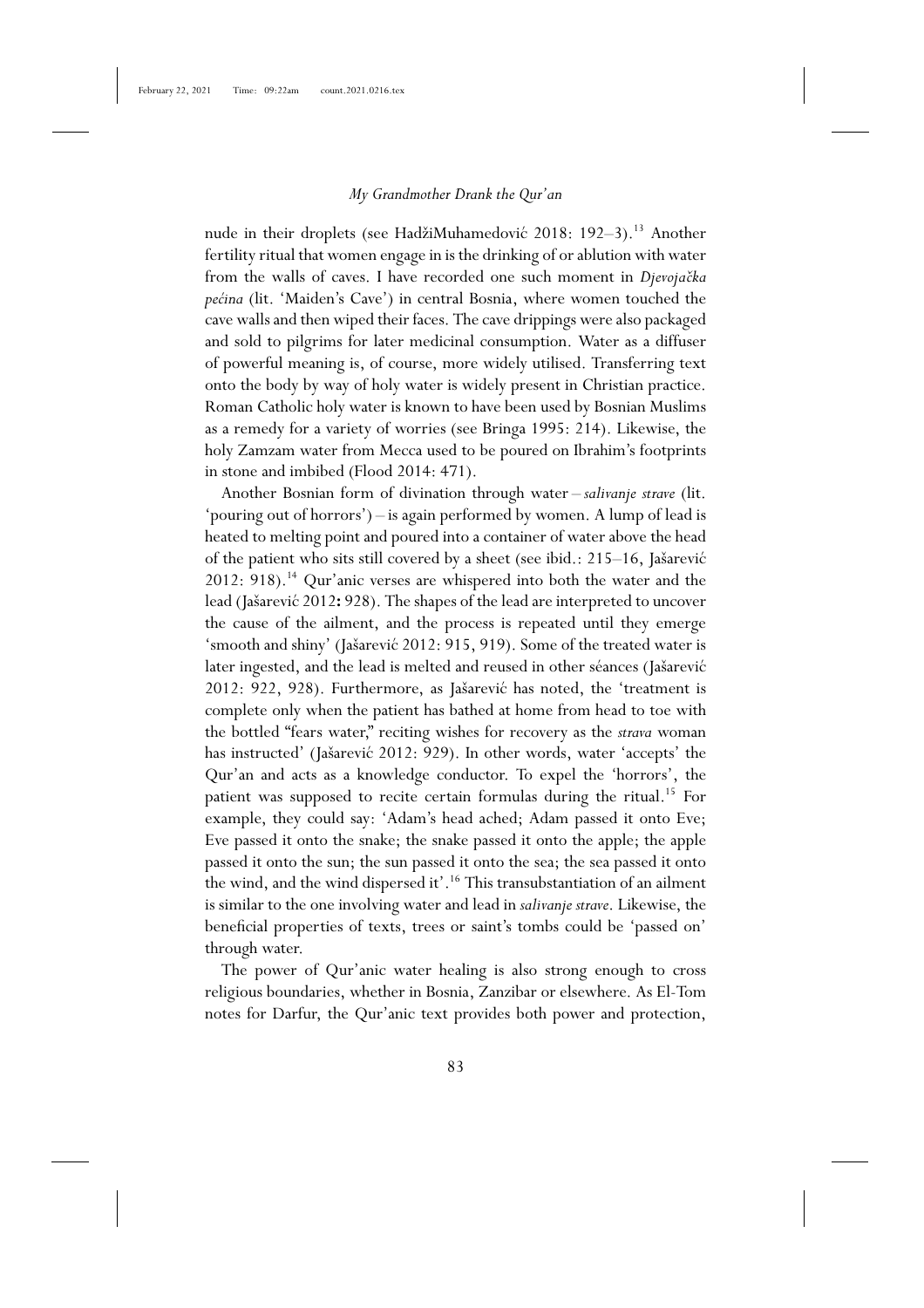and becomes particularly potent when learnt by heart (1985: 416). In terms of effectivity, he positions the drinking of Qur'anic text between full memorisation and amulets worn on the body, as the latter may be displaced (ibid.). Once admitted into the body (as sound-knowledge or liquid-knowledge), the text is then less prone to eviction; its meaning is fused with one's being, so that the synthesised text-body may become more efficacious.

# *Towards Trust*

What would, in the end, be the value of *thinking reading* through the imbibing practices of text? One answer – reflected in the murky Indo-European precursors of the English word as accomplishment, care or relation – perhaps lies in their focus on efficacy and embodiment. The widespread acts of liquid reading reveal that in the resolute abstinence from imbibable (or edible, audible, and inhaled) knowledge, we may never actually relate to text, or at least not without the caveat of corporeal distance. A myriad of historical and contemporary readings lacking in such limitations inform us that *for some* the text/meaning binary has no purchase on the world.

Before drinking the Qur'an, the reader's body already has the potential to activate its knowledge, but nevertheless needs to be prepared to receive it with full confidence. Rather than the reader's analytical diagnostic of the text, this relation of trust suggests that the text itself is a diagnostic tool. For example, *kombe* only works if the person already possesses *imani* (belief/faith/trust) in their heart upon imbibing it (Nieber 2017: 464), and potable inscriptions in Bosnia require prayer and life of dedication. The possibility of *trust* turns the tables on conventional critical reading, articulating a new kind of critique as an always potential openness.

As I write this article, novel inter-corporeal borders continue to be assembled under the guise of a virus, the refugees, and the racialised other. The coronavirus has awakened the horrors of dangerous matter, leaping unbidden from body to body. In the cases of epidemics and other calamities, one sub-Saharan African tradition is for the community to ingest not just a couple of verses but the whole Qur'an (Flood 2014: 480–1). If imbibing-asreading bridges this dissociative trap – across the negation of the vitality of textual materiality in favour of its more valuable substance – we may need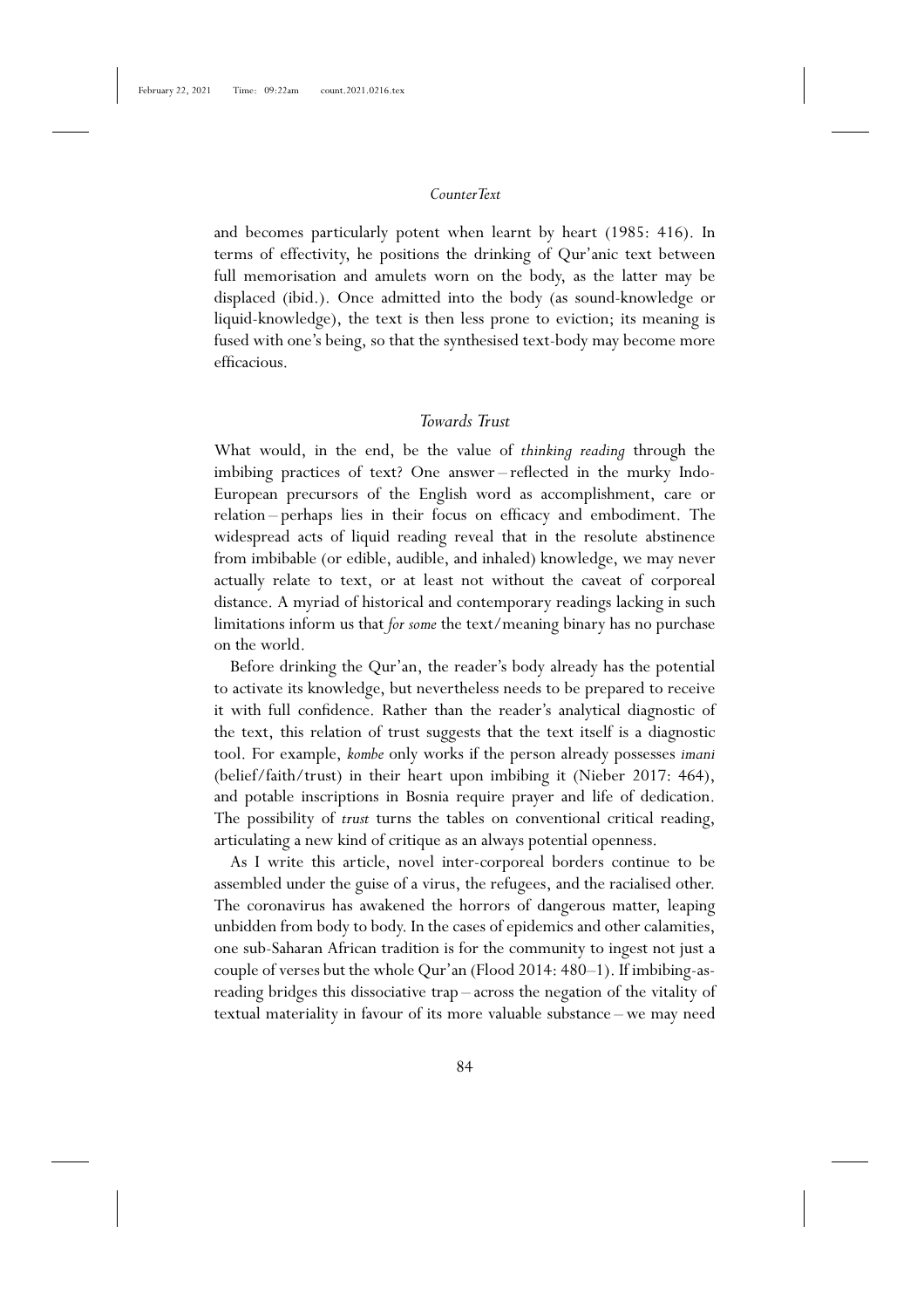to employ it as didactic method for a world proliferating in partitions. As Jane Bennett has noted, 'the image of dead or thoroughly instrumentalized matter feeds human hubris and our earth-destroying fantasies of conquest and consumption' (2010: ix). Liquid readings encourage deep transfer between bodies – material bodies, bodies of knowledge, religions, of human and other-than-human beings – understood as highly permeable. And, particularly when their capacities are set in motion by flowing substances, such as water, which may dissolve text and push it over the boundaries of ossified domains.

I would like to close by returning to Nura. About the same time as the 'imbibing' episode (late 1980s), she received from a close friend this mysterious bedtime incantation, which we recited together, against her pillowcase:

#### *Abesi vebesi, Sulejman pejgamber, muhri sizi tucun*.

I came to know these words by heart, later wondering if they had been nothing more than the invention of some *hodža* looking to make a bit of money. But as I write this article, I recognise that Nura's incantation refers to *Mühr-ü Süleyman*, the powerful Seal of Prophet Solomon, the master of esoteric knowledge in Jewish, Christian and Muslim entwined traditions, who knew how to speak to the birds and commanded over the winds and the spirits (Qur'an 27:16; 34:12).<sup>17</sup> Neither Nura nor I knew for certain whether the words were 'translatable' into some attested language. Instead, we engaged in an exercise of trust, receptively apprehending them by our bodies.

#### **Acknowledgements**

I would like to thank Vanja Hamzić, Amra Hadžimuhamedović, and Marija Grujić for their insightful comments on an earlier draft of this article. My thanks also go to Jesko Schmoller and Calvin Tiessen for providing me with helpful examples from their research, as well as to Ruth Jackson Ravenscroft, Simone Kotva and Laura McCormick Kilbride for inviting me into this wonderful conversation. All omissions and inaccuracies in this article are my own.

#### **Notes**

1. My interlocutors in Gacko (south-eastern Bosnia) told me about a similar practice of placing efficacious dust from old oaks, known as *izijes*, into their family's pillowcases. Sometimes, *izijes* achieved an increased libido in men. The pillowcase of Gacko's oak dust and Nura's magic inscriptions is a site of productive proximity. Its nocturnal touch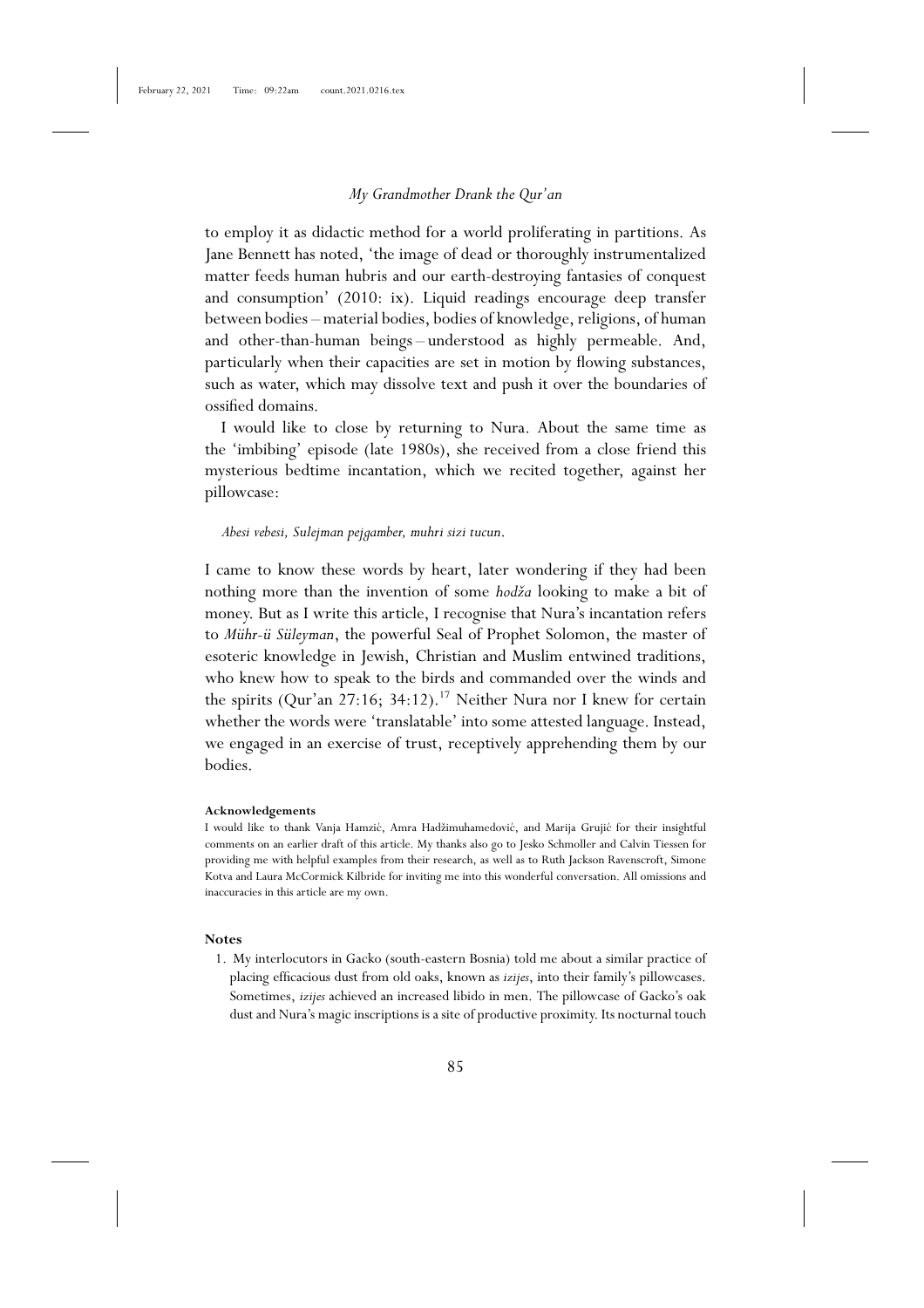against the head makes the flow of matter-meaning particularly successful. I think of it as a form of bedtime reading.

- 2. This is not to suggest that my parents' approach to text was unambiguous. For example, a copy of the Qur'an would be taken into an apartment before we moved into it ourselves, and it would occupy the highest place above other books on a shelf.
- 3. Mahmood notes: 'It is this same vision that seems to inform the well-meaning pleas circulating in Europe today for Muslims to stop taking the Danish cartoons so seriously, to realize that the image (of Muhammad) can produce no real injury given that its true locus is in the interiority of the individual believer and *not* in the fickle world of material symbols and signs' (2009: 72–73).
- 4. See Sahih al-Bukhari (Vol. 1 Book 4 Hadith 187 and Vol. 5 Book 58 Hadith 248) and Sahih Muslim (Book 30, Hadith 5762).
- 5. Flood (2014: 469) also mentions how the powdered nail trimmings of the Prophet were placed in the mouth and the eyes of the first <sup>"</sup>Umayyad caliph Muʿāwiya upon his death, whilst others (like Nūr al-Dīn b. Zengī) were buried with a hair of the Prophet placed on their tongue and each of their eyes.
- 6. For highlighting the Azerbaijani practice, thanks go to Calvin Tiessen, and to Jesko Schmoller for the examples from the Russian Urals. Reminiscent of the Kazakh practice, Bosnian Muslims take home chips of rock from the pilgrimage of Ajvatovica and pulverise them to spread over and fertilise the crops (see HadžiMuhamedović 2018: 48).
- 7. Flood (2014: 475) notes that early and medieval Muslim juridical texts offered different opinions on the acceptability and legality of such ingestion.
- 8. Nieber (2017: 467) notes that verse 17:82 from the Qur'an 'We send down the Qur'an as healing and mercy to those who believe' - is commonly inscribed for *kombe*, but with the second part usually omitted.
- 9. This is similar to Roman Catholic disposal of holy water.
- 10. See, for example, the various commentaries on Revelation 10:9 (Bible Hub 2020) and Tsakos (2019: 980).
- 11. The Kunovo inscription is primarily in old Bosnian Slavic, with segments in Latin language. Parts of the Latin language verses are written in Latin script and others in Bosnian Cyrillic. Hadžijahić (1974) presented a convincing argument of this inscription's connection to dualist teachings and the medieval Bosnian Church.
- 12. Similarly, ablution and a prayer are the central rituals of 'becoming' a Muslim.
- 13. I could not locate any etymological studies of the Bosnian noun *omaha*. However, in light of the practices of Qur'anic 'erasure', it may be interesting to explore the possible connections of Bosnian *omaha – the ritual of springtime washing and renewal* – with the Arabic verb محد), *meaning* 'to erase', particularly the passive present tense ( $\alpha$ umhā), 'I am erased'.
- 14. Both Glück (1892) and Ugljen (1893) noted that the lead melted comes from shotgun shells, and Glück also mentioned that the lead fumes were supposed to be inhaled by the patient. Ugljen (1893: 69) on the other hand, adds that a woman could take the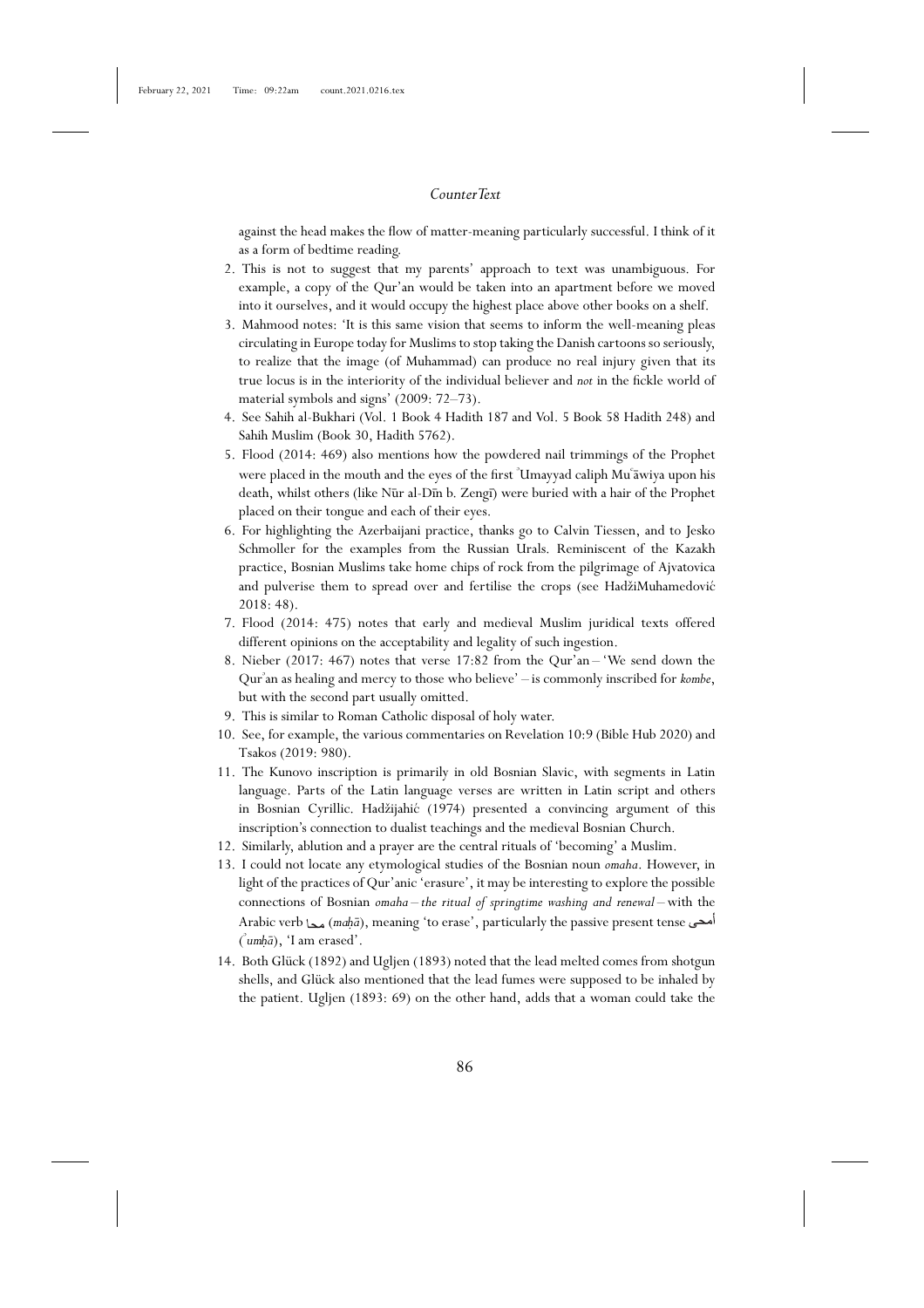lead home in a glass of water and throw it over the house roof, catching it three times, with which she would then nurse and wash the cheeks of a 'scared' child. The used lead called *salitak* (lit. 'the pouring') would be taken to a crossroads, where the malady would be transferred onto the first passer-by to pick it up.

- 15. I have recently found out that my father Fehim has undergone the ritual of 'horror pouring' when he was a child. It was co-orchestrated by his mother (Nura, of this story) and grandmother (Safija, known as Bika). Upon reading a draft of this article, my mother Amra also remembered the atmosphere of the 'horror pouring' sessions, which were organised by a woman healer in her hometown of Stolac. In other words, alternative forms of reading have complicated, transgenerational life-histories, surfacing unexpectedly and against odds.
- 16. Reported by Glück, this incantation in Bosnian goes: '*Adama zaboljela glava; Adam predade Evi, Eva predade zmiji, zmija predade jabuci, jabuka predade suncu, sunce predade moru, more predade vjetru, a vjetar raznese*' (1892: 72).
- 17. Rusmir Mahmutćehajić notes: 'Solomon's seal is found in Bosnian churches and mosques, which may puzzle the uninitiated for whom this symbol of perennial presence has come to be regarded as "Jewish." It is also common on Bosnian Muslim artefacts, like tombstones, manuscripts, inscriptions, furniture, and silver lockets or *enamluks* "worn close to the heart"' (2015: 377, n. 1).

#### **References**

- Bennett, Jane (2010), *Vibrant Matter: A Political Ecology of Things*. London: Duke University Press.
- Bible Hub (2020), 'Revelation 10:9'. <https://biblehub.com/commentaries/ revelation/10-9.htm>accessed 7 July 2020.
- Bringa, Tone (1995), *Being Muslim the Bosnian Way: Identity and Community in a Central Bosnian Village. Princeton*, NJ: Princeton University Press.
- Carsten, Janet (1995), 'The Substance of Kinship and the Heat of the Hearth: Feeding, Personhood, and Relatedness among Malays in Pulau Langkawi'. *American Ethnologist* 22: 2, 223–41.
- Carsten, Janet (2011), 'Substance and Relationality: Blood in Contexts Annual Review of Anthropology 40: 19–35.
- Di Puppo, Lili and Jesko Schmoller (2019), 'The Revival of Sacred Sites in the Urals: The Local and Beyond'. *Journal of Ethnology and Folkloristics* 13(2): 143–145.
- El-Tom, Abdullahi Osman (1985), 'Drinking the Koran: The Meaning of Koranic Verses in Berti Erasure'. *Africa: Journal of the International African Institute* 55(4): 414–431.
- Flood, Finbarr Barry (2014), 'Bodies and Becoming: Mimesis, Mediation and the Ingestion of the Sacred in Christianity and Islam', in Sally M. Promey (ed.), *Sensational Religion: Sensory Cultures in Material Practice*. New Haven: Yale University Press: 459–93.
- Glik, Leopold (1890a), 'Hamajlije i zapisi u narodnjem ljekarstvu Bosne i Hercegovine' *Glasnik Zemaljskog Muzeja*. Sarajevo: Zemaljski muzej Bosne i Hercegovine: 45–55  $\langle$ http://www.infobiro.ba/article/397953 > accessed 6 July 2020.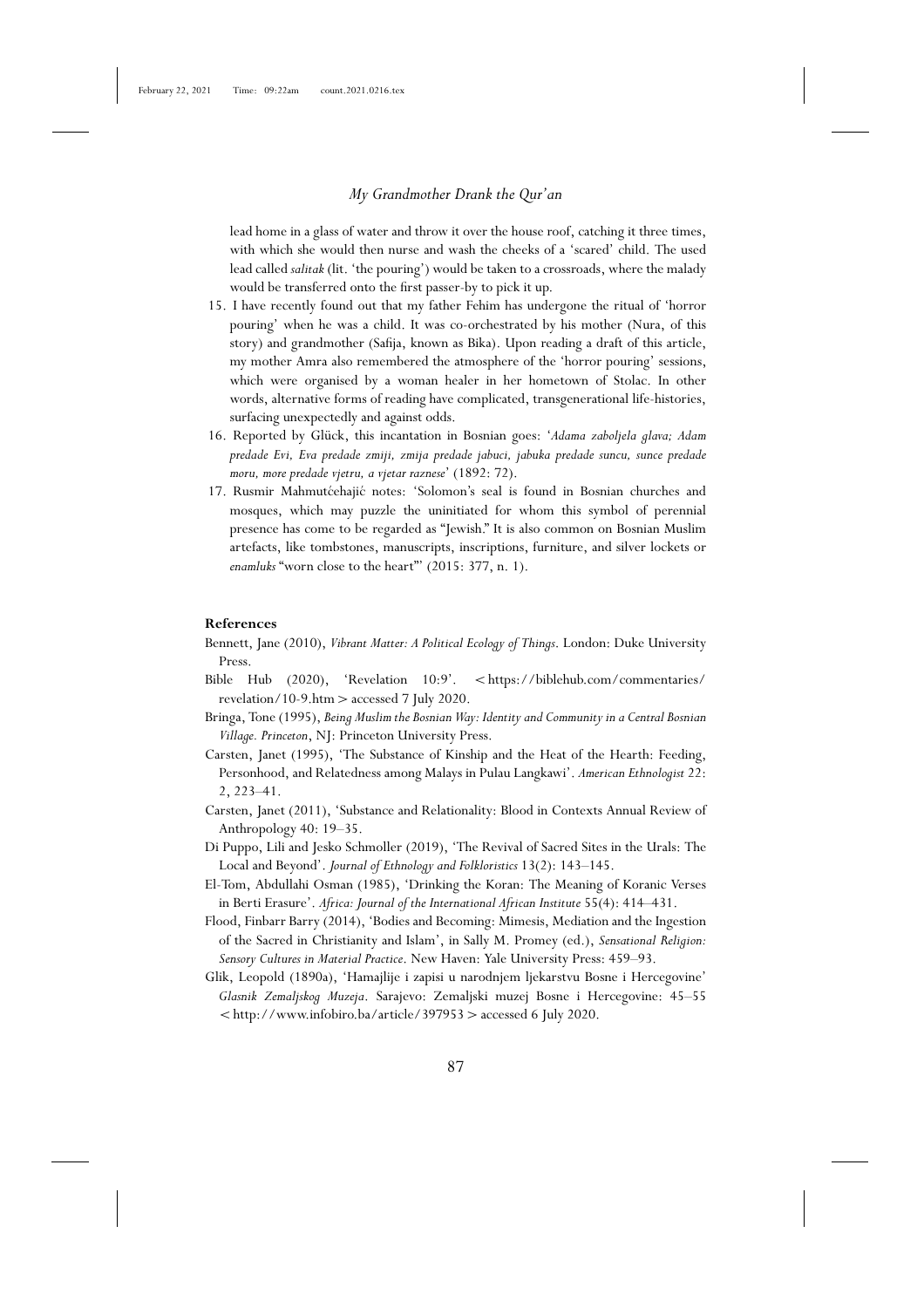- Glik, Leopold (1890b), 'Narodni običaji pri porođaju'. *Glasnik Zemaljskog Muzeja*. Sarajevo: Zemaljski muzej Bosne i Hercegovine: 283–92. http://www.infobiro.ba/ article/398693.
- Glück, Leopold (1892), 'O stravi: prilog narodnom ljekarstvu Bosne i Hercegovine'. *Glasnik Zemaljskog Muzeja*. Sarajevo: Zemaljski muzej Bosne i Hercegovine: 70–72. Accessed on 6 July 2020 at http://www.infobiro.ba/article/407223.
- Graham, William. A. (1984), 'The Earliest Meaning of 'Qur'an'. *Die Welt des Islams* 23(1–4), 361–377.
- Hadžijahić, Muhamed (1974), 'O jednom manje poznatom domaćem vrelu za proučavanje crkve bosanske', *Prilozi Instituta za istoriju BiH* 10: 2, 55–107.
- HadžiMuhamedovi´c, Safet (2018), *Waiting for Elijah: Time and Encounter in a Bosnian Landscape*. Oxford: Berghhan.
- Henare, Amiria (2007), '*Taonga Mäori*: Encompassing Rights and Property in New Zealand'. In A. Henare, M. Holbraad and S. Wastell (eds) *Thinking Through Things: Theorising Artefacts Ethnographically*. London: Routledge: 47–67.
- Henare, Amiria, Martin Holbraad, and Sari Wastell (eds) (2007), *Thinking Through Things: Theorising Artefacts Ethnographically*. London: Routledge.
- Holbraad, Martin (2007), 'The Power of Powder: Multiplicity and Motion in the Divinatory Cosmology of Cuban Ifá (or *mana*, again)', in Amiria Henare, Martin Holbraad, and Sam Wastell (eds) *Thinking Through Things: Theorising Artefacts Ethnographically*, London: Routledge: 189–225.
- Jašarević, Larisa (2012), 'Pouring Out Postsocialist Fears: Practical Metaphysics of a Therapy at a Distance'. *Comparative Studies in Society and History* 54(4): 914–41.
- Lambek, Michael (1990), 'Certain Knowledge, Contestable Authority: Power and Practice on the Islamic Periphery'. *American Ethnologist*. 17(1): 23–40.
- Mahmood, Saba (2009), 'Religious Reason and Secular Affect: An Incommensurable Divide?', in Talal Asad, Wendy, Brown, Judith Butler, and Saba Mahmood (eds), *Is Critique Secular?: Blasphemy, Injury and Free Speech*. UC Berkeley: Townsend Center for the Humanities: 64–100.
- Mahmutćehajić, Rusmir (2015), *The Praised and the Virgin*. Leiden: Brill.
- Nieber, Hanna (2017) "'They All Just Want to Get Healthy!" Drinking the Qur'an between Forming Religious and Medical Subjectivities in Zanzibar'. *Journal of Material Culture* 22(4): 453–75.
- *OED* (2020), 'Read, v.' *Oxford English Dictionary Online*. Oxford: Oxford University Press. Accessed on 5 July at www.oed.com/view/Entry/158851.
- Truhelka, Ćiro (1906a), 'Jedan zanimiv zapis, pisan bosančicom', *Glasnik Zemaljskog Muzeja*. Sarajevo: Zemaljski muzej Bosne i Hercegovine, pp. 439–354, <http://www. infobiro.ba/article/668496>accessed 6 July 2020.
- Truhelka, Ćiro (1906b), 'Opet jedan zapis pisan bosančicom', *Glasnik Zemaljskog Muzeja*. Sarajevo: Zemaljski muzej Bosne i Hercegovine, pp. 540-41, <http://www.infobiro.  $ba/article/670538$  >, accessed 6 July 2020.